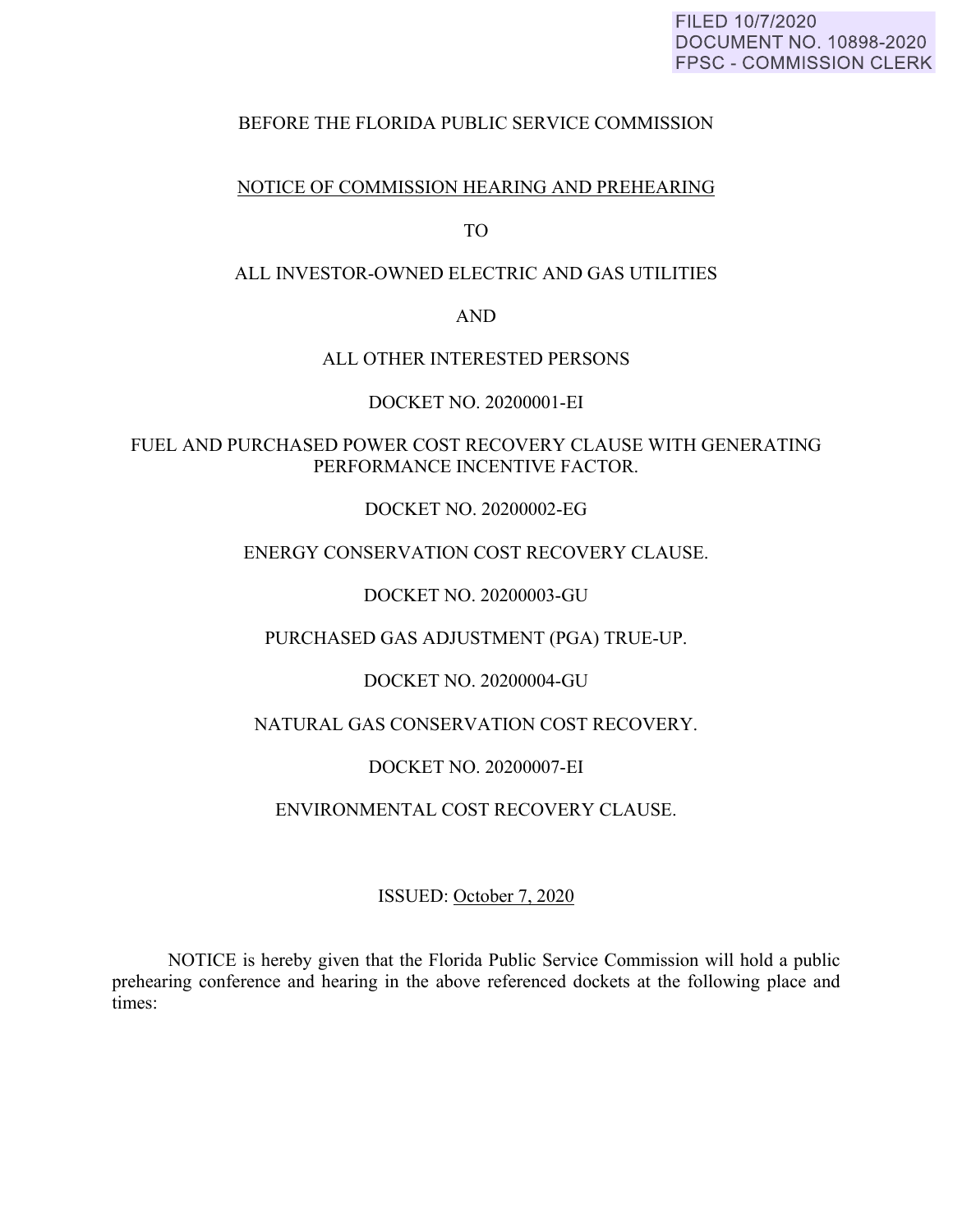# NOTICE OF COMMISSION HEARING AND PREHEARING DOCKET NOS. 20200001-EI, 20200002-EG, 20200003-GU, 20200004-GU, 20200007-EI PAGE 2

### PREHEARING CONFERENCE

A prehearing conference will be held at the following time and place:

 Monday, October 26, 2020 at 1:30 p.m. (EST) Room 148, Betty Easley Conference Center 4075 Esplanade Way Tallahassee, Florida

 The purpose of this prehearing conference is to: (1) simplify the issues; (2) identify the positions of the parties on the issues; (3) consider the possibility of obtaining admissions of fact and of documents which will avoid unnecessary proof; (4) identify exhibits; (5) establish an order of witnesses; and (6) consider such other matters as may aid in the disposition of the action.

#### HEARING

Tuesday, November 3, 2020, immediately following the Commission's Agenda Conference Hearing Room 148, Betty Easley Conference Center 4075 Esplanade Way Tallahassee, Florida

 November 4, 2020, and November 5, 2020, have also been reserved for continuation of the hearing if needed. The starting time of the next day's session will be announced at the conclusion of the prior day. The hearing may be adjourned early if all testimony is concluded.

#### PURPOSE AND PROCEDURE:

 The purpose of this hearing shall be to receive testimony and exhibits relative to issues and subjects, including but not limited to, the following:

1. Determination of the Projected Levelized Fuel Adjustment Factors for all investor-owned electric utilities for the period January 2021 through December 2021;

2. Determination of the Estimated Fuel Adjustment True-Up Amounts for all investor-owned electric utilities for the period January 2020 through December 2020;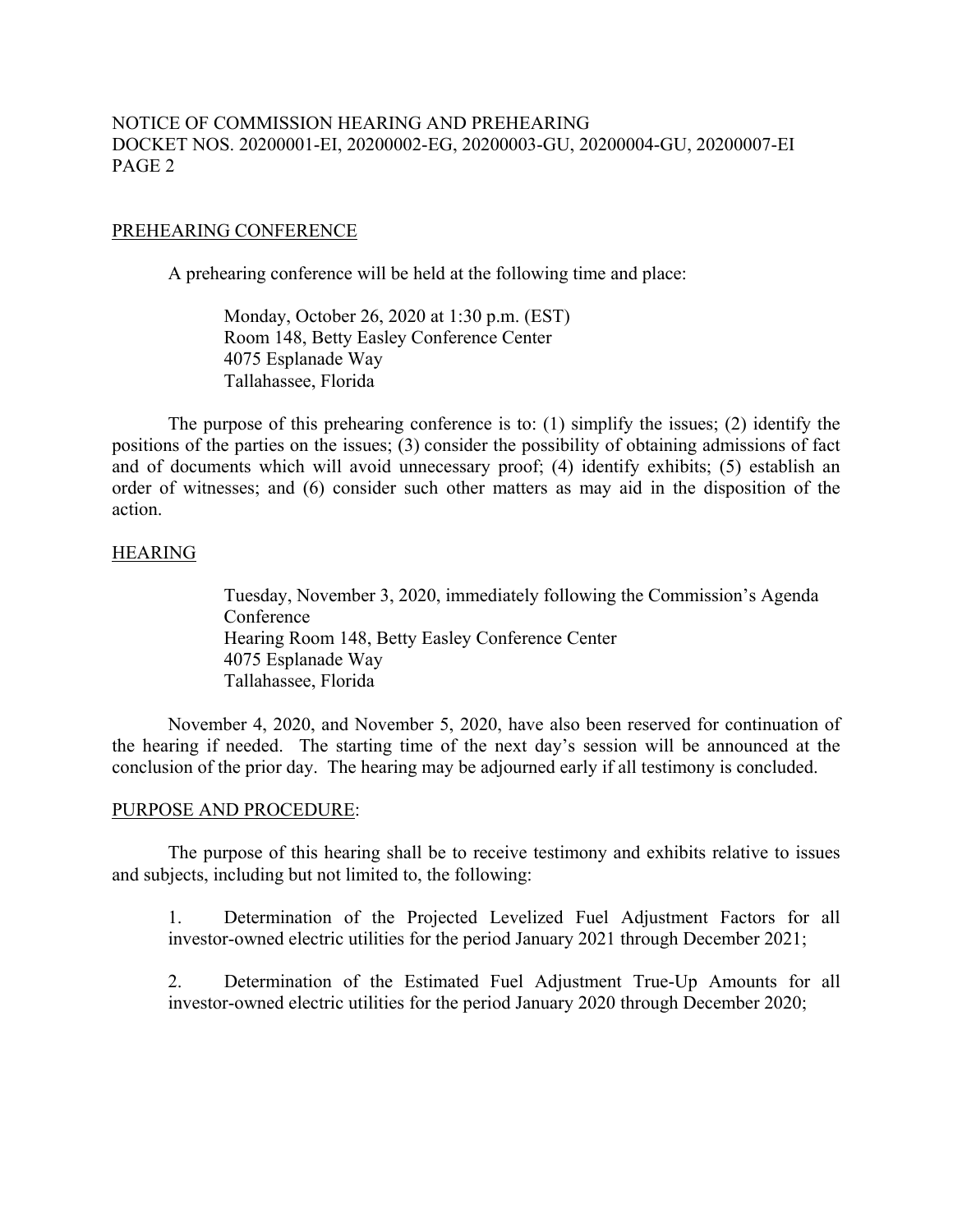3. Determination of the Final Fuel Adjustment True-Up Amounts for all investorowned electric utilities for the period January 2019 through December 2019, which are to be based on actual data for that period;

4. Determination of Generating Performance Incentive Factor Targets and Ranges for the period January 2021 through December 2021;

5. Determination of Generating Performance Incentive Factor Rewards and Penalties for the period January 2019 through December 2019;

6. Determination of the Projected Capacity Cost Recovery Factors for the period January 2021 through December 2021, including nuclear costs;

7. Determination of the Estimated Capacity Cost Recovery True-Up Amounts for the period January 2020 through December 2020, including nuclear costs;

8. Determination of the Final Capacity Cost Recovery True-Up Amounts for the period January 2019 through December 2019, which are to be based on actual data for that period, including nuclear costs;

9. Determination of the Projected Conservation Cost Recovery Factors for certain investor-owned electric and gas utilities for the period January 2021 through December 2021;

10. Determination of Conservation Actual/Estimated True-Up Amounts for certain investor-owned electric and gas utilities for the period January 2020 through December 2020;

11. Determination of the Final Conservation True-Up Amounts for the period January 2019 through December 2019 for certain investor-owned electric and gas utilities, which are to be based on actual data for that period;

12. Determination of the projected Purchased Gas Adjustment Cost Recovery Factors for the period January 2021 through December 2021;

13. Determination of Actual/Estimated Purchased Gas True-Up Amounts for the period January 2020 through December 2020;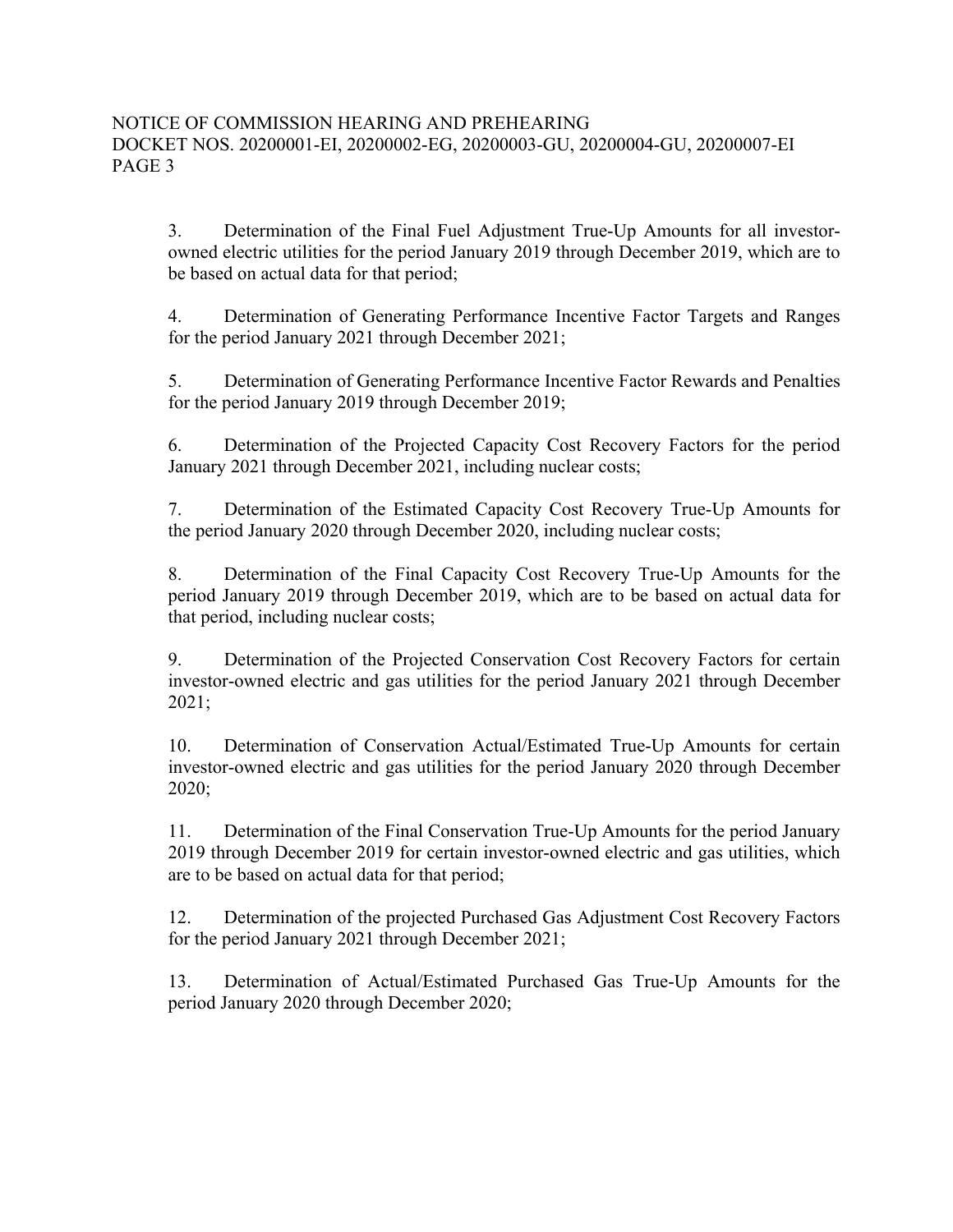14. Determination of the Final Purchased Gas True-Up Amounts for the period January 2019 through December 2019, which are to be based on actual date for that period;

15. Determination of the Projected Environmental Cost Recovery Factors for the period January 2021 through December 2021;

16. Determination of the Actual/Estimated Environmental Cost Recovery True-Up Amounts for the period January 2020 through December 2020; and

17. Determination of the Final Environmental Cost Recovery True-Up Amounts for the period January 2019 through December 2019, which are to be based on actual data for that period.

 The purpose of this hearing is also to consider any motions or other matters that may be pending at the time of the hearing. The Commission may rule on any such motions from the bench or may take the matters under advisement.

 At the hearing, all parties shall be given the opportunity to present testimony and other evidence on the issues identified by the parties at the Prehearing Conference, held on Monday, October 26, 2020. All witnesses shall be subject to cross-examination at the conclusion of their testimony.

Interested persons may also request to be listed as an interested person for these dockets, in which case they will receive notices and orders published and issued in these dockets. Such requests should be made to: Florida Public Service Commission, Office of the Commission Clerk, 2540 Shumard Oak Boulevard, Tallahassee, FL 32399-0850, (850) 413-6770.

 State buildings are currently closed to the public and other restrictions on gathering remain in place due to COVID-19. Accordingly, the hearing will be conducted remotely, and all parties and witnesses shall be prepared to present argument and testimony by communications media technology. The Public Service Commission shall act as the host of the hearing and will use a combination of technologies to ensure full participation. The Commission will employ GoToMeeting as an audio and video platform for the hearing, which will include a telephone number for audio-only participation.

A GoToMeeting invitation shall be provided to counsel for each party. It shall be the responsibility of counsel to provide their clients, client representatives, and witnesses with the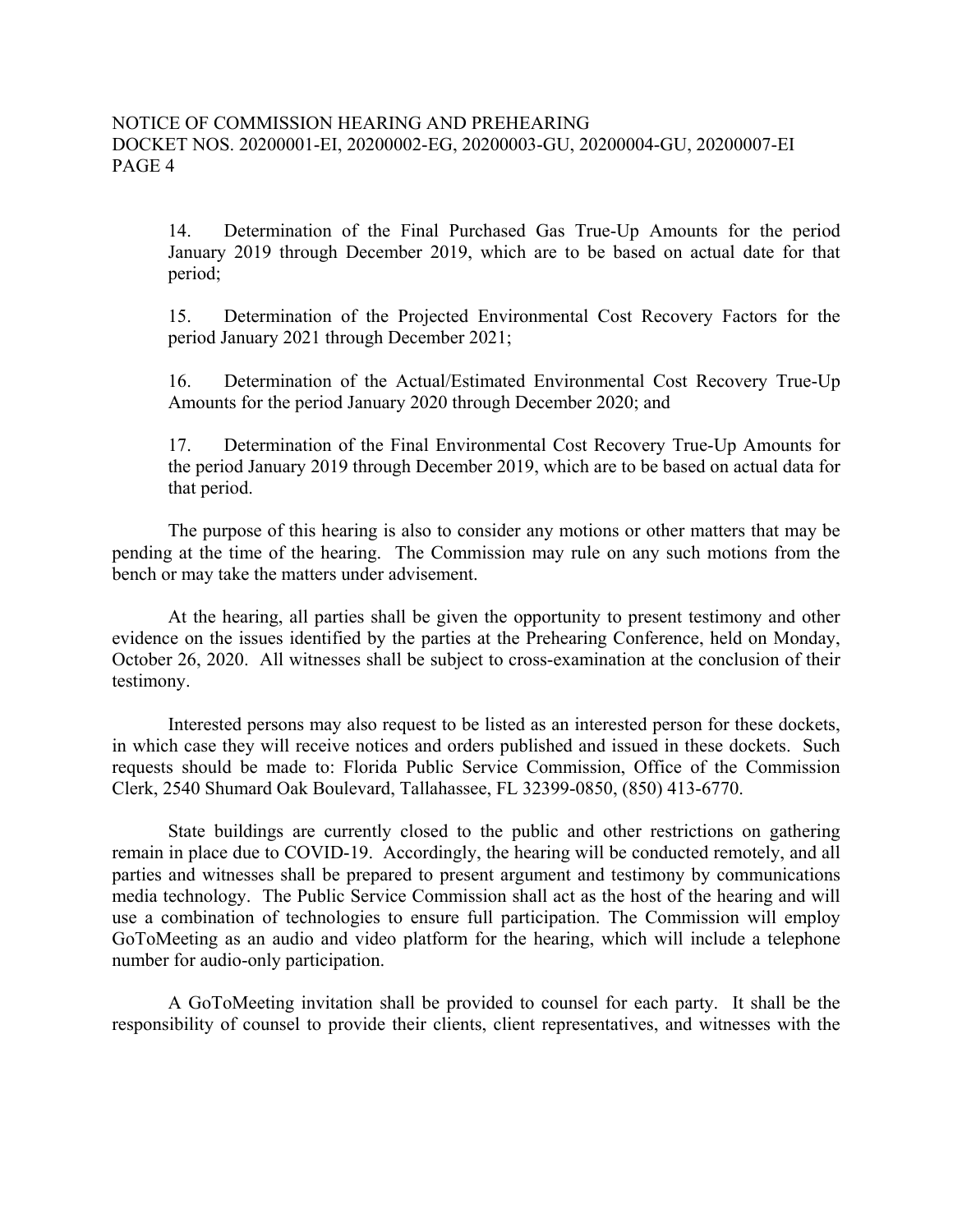# NOTICE OF COMMISSION HEARING AND PREHEARING DOCKET NOS. 20200001-EI, 20200002-EG, 20200003-GU, 20200004-GU, 20200007-EI PAGE 5

invitation, which will allow them to access the hearing. Counsel for each party will also be provided the call-in number for audio participation.

 Any member of the public who wants to observe or listen to the proceedings may do so by accessing the live video broadcast the day of the hearing, which is available from the FPSC website. Upon completion of the hearing, the archived video will also be available.

#### JURISDICTION

 This Commission is vested with jurisdiction over the subject matter of this proceeding by the provisions of Sections 366.04, 366.05, 366.06, and 366.07, Florida Statutes. Jurisdiction to consider recovery of environmental costs is established by the provisions in Section 366.8255, Florida Statutes. Jurisdiction to include costs associated with nuclear power plants through the capacity clause is established by Section 366.93, Florida Statutes. This proceeding will be governed by Chapter 366, in addition to Chapter 120, Florida Statutes, and Chapters 25-22, 28- 106, and 28-109, Florida Administrative Code.

### SPECIAL COVID -19 CONSIDERATIONS

 Because the Governor of the State of Florida has declared a state of emergency due to the COVID-19 Pandemic, the Commission must limit the manner in which the public may participate or view the the prehearing and hearing. As always, the public may view a live stream of the prehearing and hearing online using the link available at http://www.floridapsc.com/Conferences/AudioVideoEventCoverage. Due to these extraordinary circumstances, however, no member of the public may attend in person.

### AMERICANS WITH DISABILITIES ACT

 In accordance with the Americans with Disabilities Act, persons needing a special accommodation to participate at this proceeding should contact the Office of Commission Clerk no later than five days prior to the hearing at 2540 Shumard Oak Boulevard, Tallahassee, Florida 32399-0850 or 850-413-6770 (Florida Relay Service, 1-800-955-8770 Voice or 1-800-955-8771 TDD).

### EMERGENCY CANCELLATION OF PROCEEDINGS

If settlement of the case or a named storm or other disaster requires cancellation of the proceedings, Commission staff will attempt to give timely direct notice to the parties. Notice of cancellation will also be provided on the Commission's website (http://www.floridapsc.com)